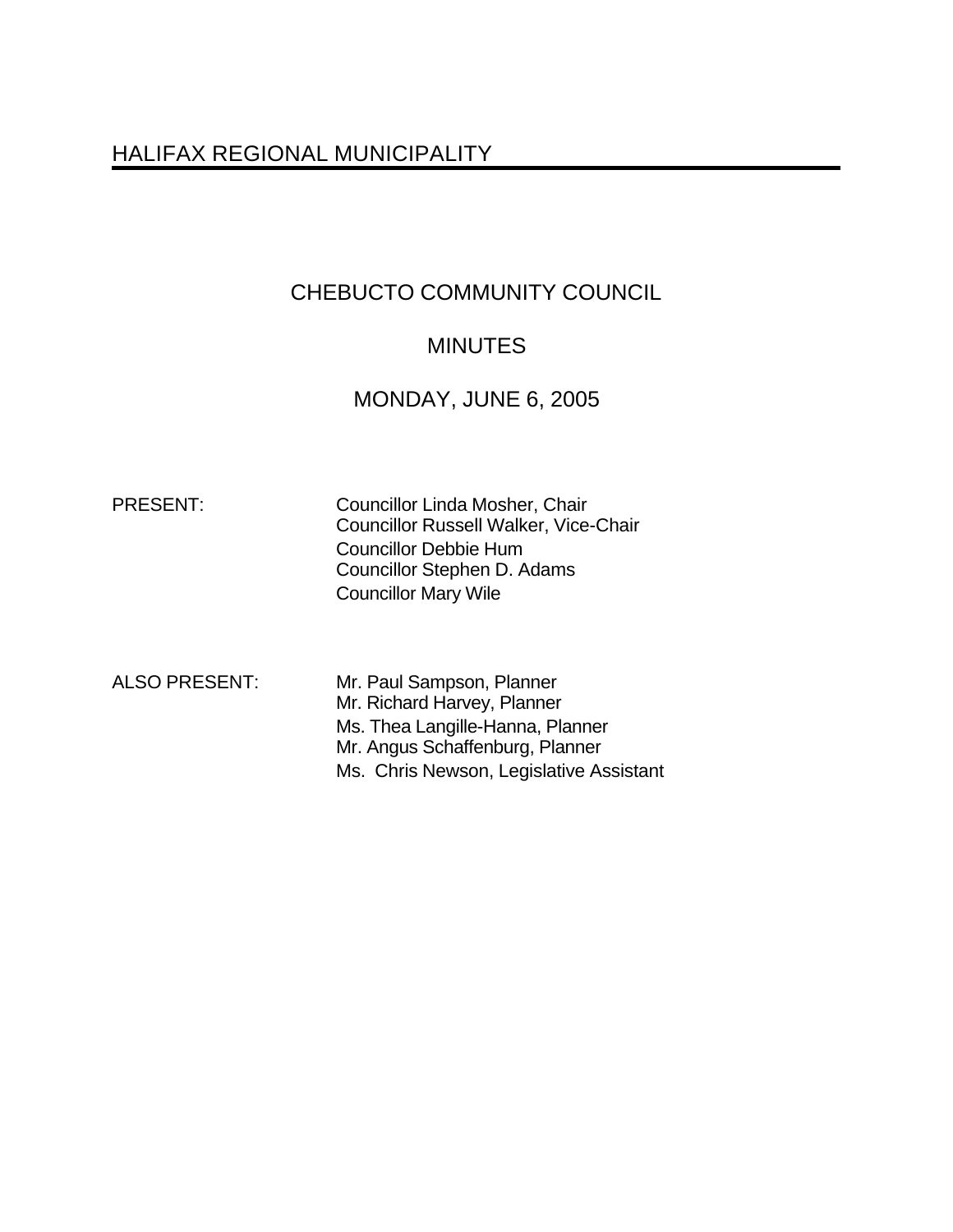## **TABLE OF CONTENTS**

| 1.               |                                                             |                                                                                                                                                                                                                                                                                                                                                                                           |  |  |
|------------------|-------------------------------------------------------------|-------------------------------------------------------------------------------------------------------------------------------------------------------------------------------------------------------------------------------------------------------------------------------------------------------------------------------------------------------------------------------------------|--|--|
| 2.               |                                                             |                                                                                                                                                                                                                                                                                                                                                                                           |  |  |
| 3.               | APPROVAL OF THE ORDER OF BUSINESS AND APPROVAL OF ADDITIONS |                                                                                                                                                                                                                                                                                                                                                                                           |  |  |
| $\overline{4}$ . |                                                             |                                                                                                                                                                                                                                                                                                                                                                                           |  |  |
|                  | 4.1                                                         |                                                                                                                                                                                                                                                                                                                                                                                           |  |  |
|                  |                                                             | 4.1.1<br>Proposed Sign - Shoppers Drug Mart, Herring Cove Road  4<br>4.1.2<br>4.1.3<br>4.1.4<br>Designation of Property to Parkland/Conservation - Keyworth Lane area<br>4.1.5<br>Update on Melvin Road (Purcell's Cove area)  5<br>4.1.6<br>4.1.7<br>Landscape Plan for Case 00775: Application for Stage II Development<br>4.1.8<br>Agreement, Lot 1-2B, 998 Parkland Drive, Halifax  6 |  |  |
|                  | 4.2                                                         |                                                                                                                                                                                                                                                                                                                                                                                           |  |  |
|                  | 4.3                                                         | Chebucto Community Council Summer Meeting Schedule  6                                                                                                                                                                                                                                                                                                                                     |  |  |
| 5.               |                                                             |                                                                                                                                                                                                                                                                                                                                                                                           |  |  |
| 6.               |                                                             |                                                                                                                                                                                                                                                                                                                                                                                           |  |  |
| 7.               |                                                             |                                                                                                                                                                                                                                                                                                                                                                                           |  |  |
| 8.               |                                                             |                                                                                                                                                                                                                                                                                                                                                                                           |  |  |
| 9.               |                                                             |                                                                                                                                                                                                                                                                                                                                                                                           |  |  |
| 10.              |                                                             |                                                                                                                                                                                                                                                                                                                                                                                           |  |  |
|                  | 10.1                                                        | 10.1.1 Supplemental Report: Case 00738: Amendments to the Bedford                                                                                                                                                                                                                                                                                                                         |  |  |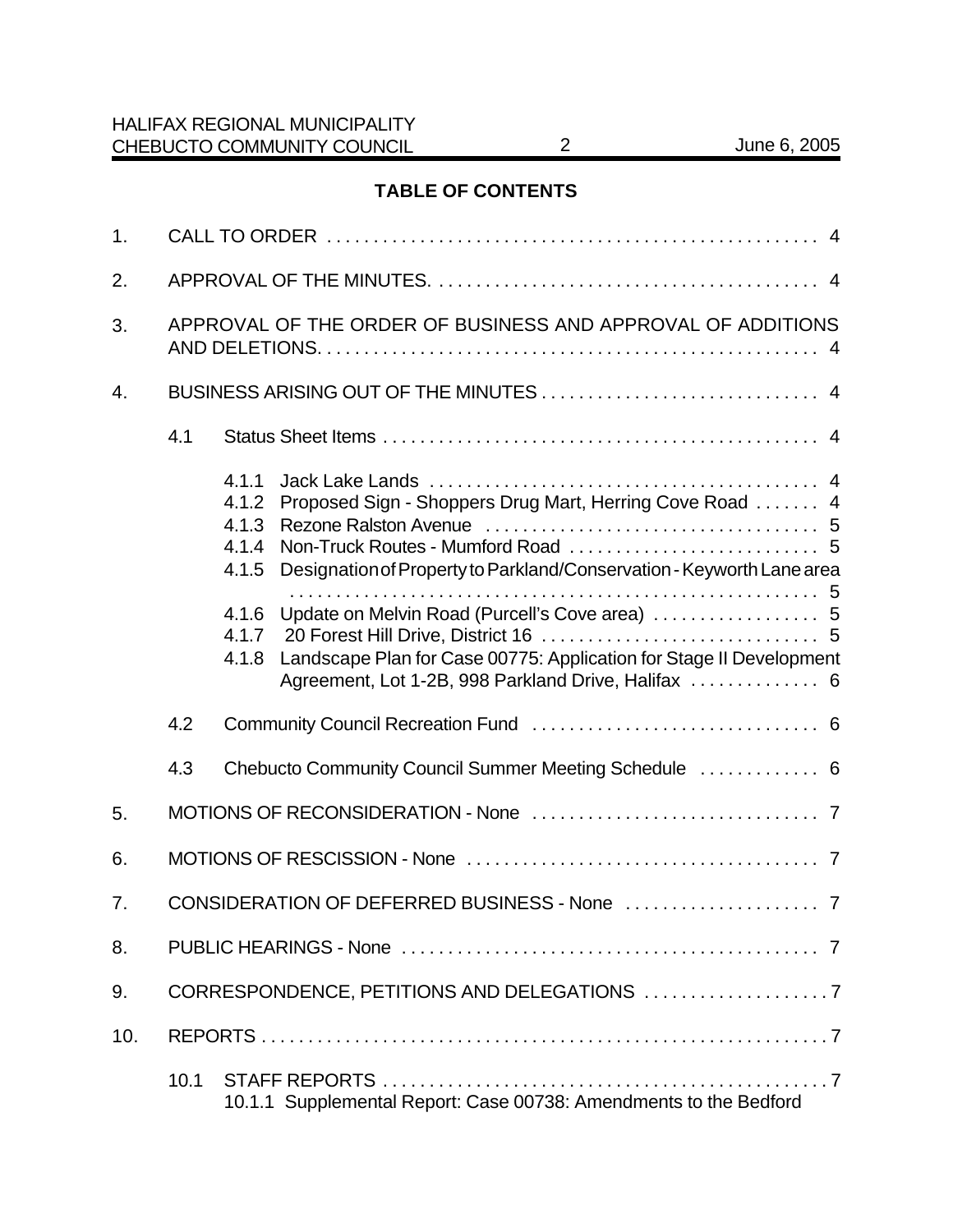|     | <b>HALIFAX REGIONAL MUNICIPALITY</b><br>CHEBUCTO COMMUNITY COUNCIL | 3                                                                                                                              | June 6, 2005 |
|-----|--------------------------------------------------------------------|--------------------------------------------------------------------------------------------------------------------------------|--------------|
|     |                                                                    | South and Wentworth Secondary Planning Strategy (SPS) 7<br>10.1.2 Case 00647: Amendments to Development Agreement, Stoneridge  |              |
| 11. |                                                                    |                                                                                                                                |              |
| 12. | 12.1                                                               | Case 00761: Amendments to Royale Hemlocks Stage II Development<br>Agreements for Transom Drive (Formerly Boatswain Street).  8 |              |
| 13. |                                                                    |                                                                                                                                |              |
| 14. |                                                                    |                                                                                                                                |              |
| 15. |                                                                    |                                                                                                                                |              |
| 16. |                                                                    |                                                                                                                                |              |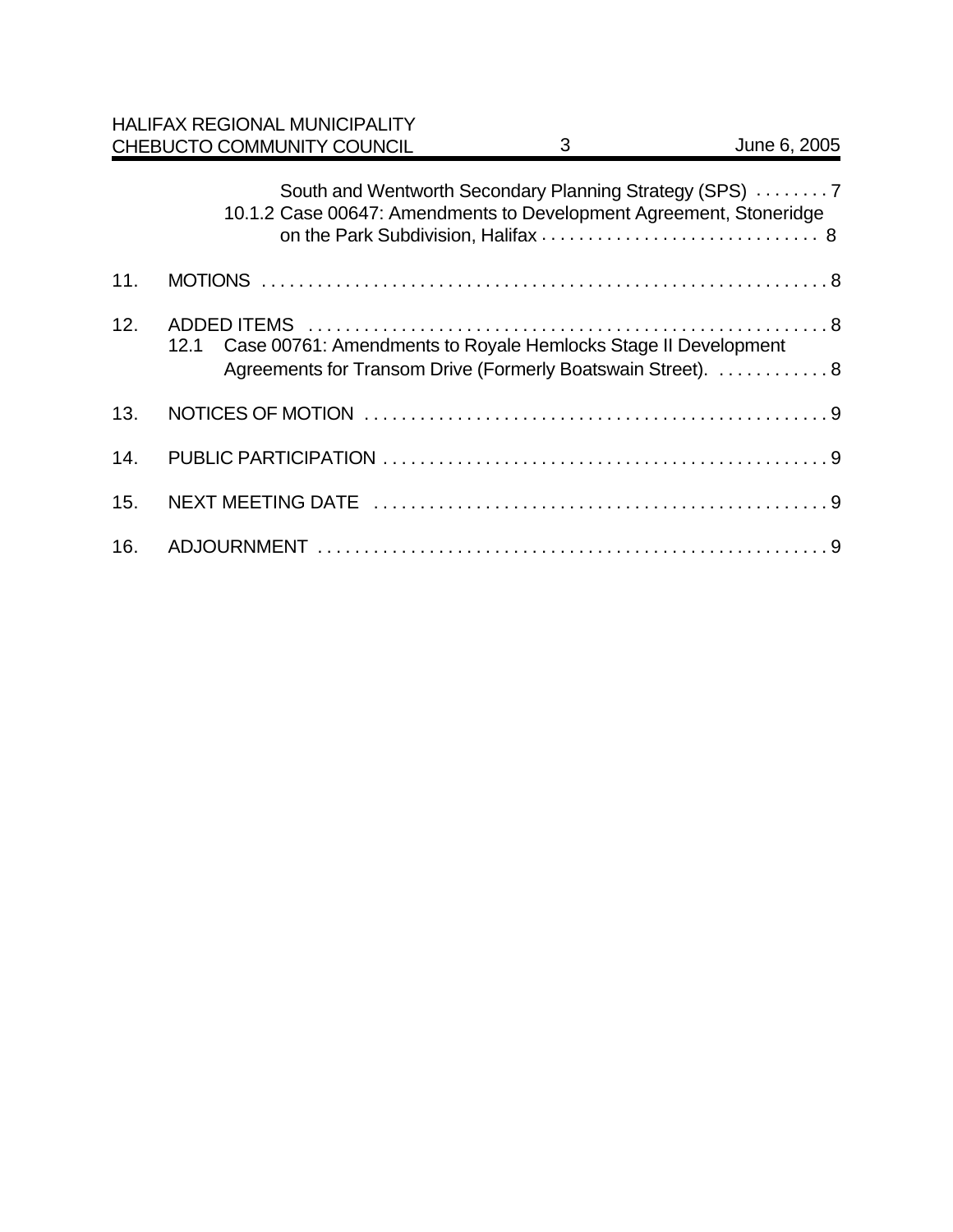## **1. CALL TO ORDER**

The Chair called the meeting to order at 7:00 pm in the Thomas Raddell Room, Keshen Goodman Library, 330 Lacewood Drive, Halifax.

**2. APPROVAL OF THE MINUTES** - May 2, 2005 and Special Meeting of May 10, 2005

**MOVED BY Councillor Wile, seconded by Councillor Adams that the minutes of May 2, 2005 be approved as circulated. MOTION PUT AND PASSED UNANIMOUSLY.** 

**MOVED BY Councillor Walker, seconded by Councillor Wile that the minutes of the Special Meeting held on May 10, 2005 be approved as circulated. MOTION PUT AND PASSED UNANIMOUSLY.** 

## **3. APPROVAL OF THE ORDER OF BUSINESS AND APPROVAL OF ADDITIONS AND DELETIONS**

- **Deletion:** 9.3 Delegations
	- 9.3.1 Cultural Plan Rachel Harrison & Holly Richardson
- **Additions:** 12.1 Case 00761: Amendments to Royale Hemlocks Stage II Development Agreements for Transom Drive (Formerly Boatswain Street).

**MOVED BY Councillor Adams, seconded by Councillor Wile that the agenda be approved as amended. MOTION PUT AND PASSED UNANIMOUSLY.**

## **4. BUSINESS ARISING OUT OF THE MINUTES**

- 4.1 Status Sheet Items
	- 4.1.1 Jack Lake Lands

Councillor Adams advised that staff are looking into a possible purchase of the property in question. Item to remain on the status sheet.

4.1.2 Proposed Sign - Shoppers Drug Mart, Herring Cove Road

Councillor Adams advised staff are working with Shoppers Drug Mart on this issue.Item is to remain on the status sheet.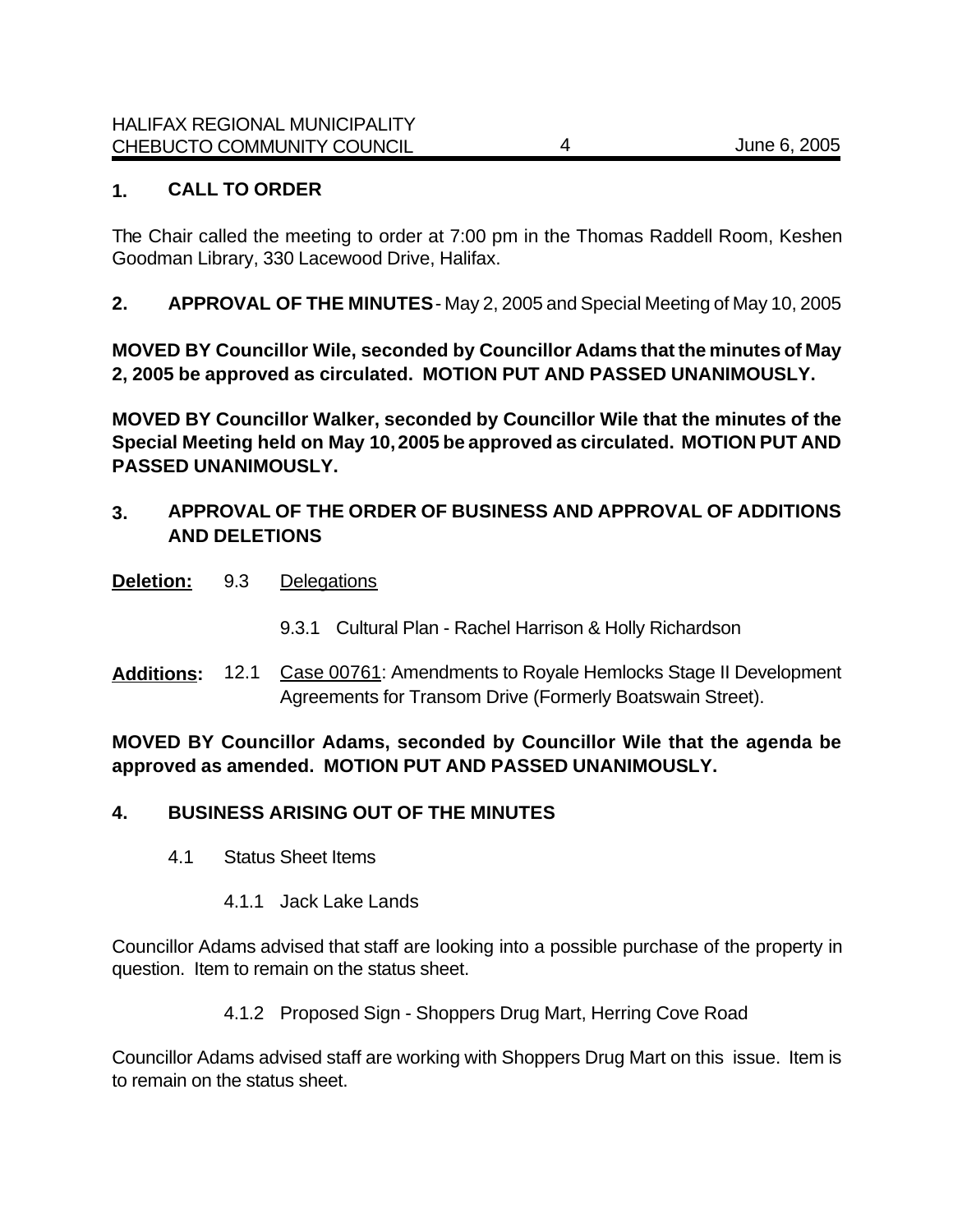- 4.1.3 Re-Zone Ralston Avenue and Pearson Avenue from R2 General Residential to R1 Single Family Dwelling Designation
- An information report dated May 24, 2005 was before Community Council.

Mr. Richard Harvey, Planner, presented the report.

**MOVED BY Councillor Walker, seconded by Councillor Adams that Chebucto Community Council instruct staff to move forward with the rezoning to R1 Single Family Dwelling Designation without additional considerations. MOTION PUT AND PASSED.** Item to remain on the status sheet.

#### 4.1.4 Non-Truck Routes - Mumford Road

Councillor Walker advised Halifax Regional Police are working on this issue and are receiving full cooperation from the Halifax Shopping Centre. He indicated an improvement has been noted. Item to remain on the status sheet for one more month.

> 4.1.5 Designation of Property to Parkland/Conservation - Keyworth Lane area.

Councillor Adams advised staff indicated a report will be available in a few months. To remain on the status sheet.

4.1.6 Update on Melvin Road (Purcell's Cove area).

Councillor Adams advised staff are working on this issue and will have a report in a few months. Item is to remain on the status sheet.

- 4.1.7 20 Forest Hill Drive, District 16
- An Information report dated May 24, 2005 was before Community Council.

Mr. Richard Harvey, Planner, presented the report.

Councillor Hum advised that due to the fact that she has just returned from the Federation of Canadian Municipalities conference in St. John's, Newfoundland and has not had time to review the information, this item is deferred to the June 27, 2005 meeting.

Mr. Harvey advised staff are conducting further research into the issue and would not have any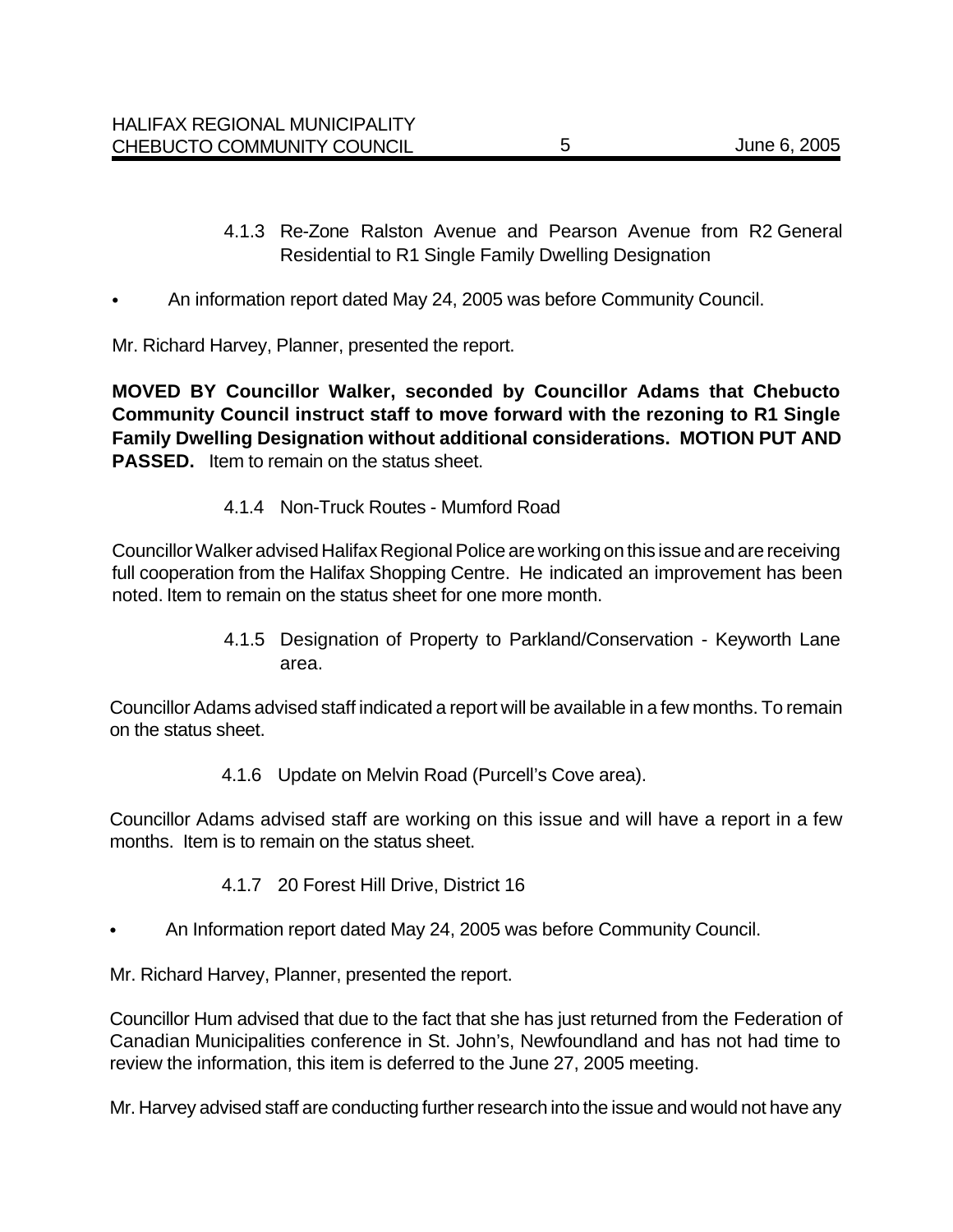new information by June 27. The property in question at 20 Forest Hill Drive has had seventeen (17) inspections and has not been in violation of the existing By-laws.

Councillor Hum requested this item be **deferred to the September 12, 2005 meeting**. To remain on the status sheet.

- 4.1.8 Landscape Plan for Case 00775: Application for Stage II Development Agreement, Lot 1-2B, 998 Parkland Drive, Halifax.
- A Memorandum dated May 24, 2005 was before Community Council.

Councillor Hum requested this item be **deferred to the June 27th meeting.** Item to remain on the status sheet.

4.2 Community Council Recreation Fund

Mr. Blair Blakeney, Coordinator, Capital Projects - Parks, was in attendance. The following motion was made after a brief discussion by Chebucto Community Council:

**MOVED BY Councillor Adams, seconded by Councillor Walker that the Chebucto Community Council Recreation Fund be allocated as follows:**

- **1. District 10 \$25,000 for the Stratford Way Park for park development and landscaping. To include benches, vegetation and general landscaping to make the park a public park/picnic area.**
- **2. District 15 \$25,000 for the Centennial Arena toward the installation of two new dressing rooms, one for girls and one for referees, as well as a storage room for minor hockey.**
- **3. District 16 \$25,000 for the D. J. Butler Playground Improvement project.**
- **4. District 17 \$25,000 for Environmental Remediation and Landscaping of the Frog Pond area.**
- **5. District 18 \$12,500 to Hartlen Park and \$12,500 to Graves Oakley Park for park upgrades.**

#### **MOTION PUT AND PASSED UNANIMOUSLY.**

4.3 Chebucto Community Council Summer Meeting Schedule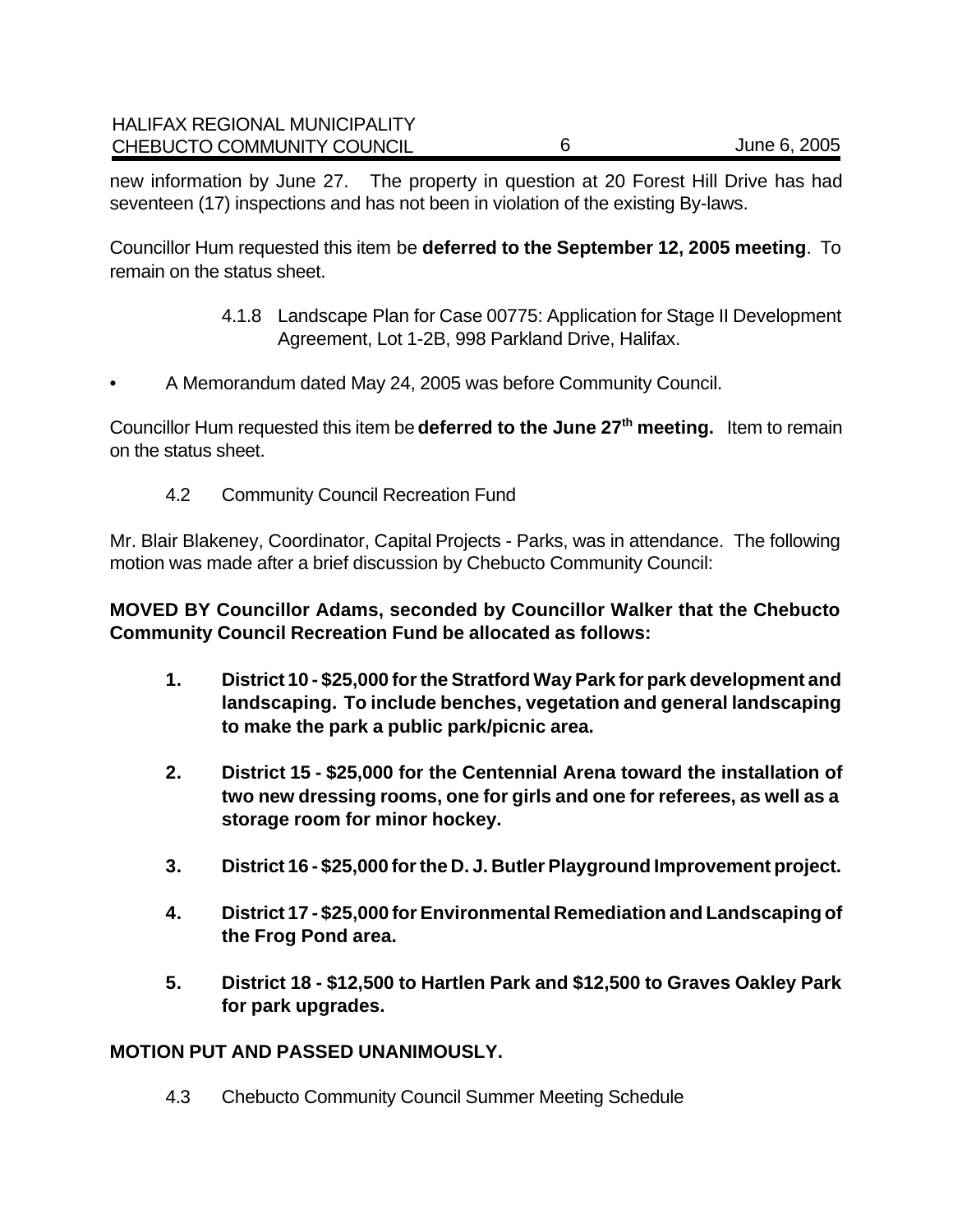• A Summer Meeting Schedule was before Community Council.

**MOVED BY Councillor Adams, seconded by Councillor Walker that Chebucto Community Council approve the following meeting dates:**

- **1. Monday, June 27, 2005. Meeting to begin at 6:30 pm, location to be announced.**
- **2. Monday, July 4, 2005 meeting is cancelled.**
- **3. No August meeting.**
- **4. The next regular meeting date after the summer break will be Monday, September 12, 2005.**

**MOTION PUT AND PASSED UNANIMOUSLY.** 

- **5. MOTIONS OF RECONSIDERATION None**
- **6. MOTIONS OF RECISSION None**
- **7. CONSIDERATION OF DEFERRED BUSINESS None**
- **8. PUBLIC HEARINGS None**

#### **9. CORRESPONDENCE, PETITIONS AND DELEGATIONS**

- 9.1 Correspondence
	- 9.1.1 North West Arm Shoreline Trail letter from Ms. Heather Watts dated April 20, 2005. No further action required.
- 9.2 Petitions None
- 9.3 Delegations
	- 9.3.1 Capital Health Dr. Ed Kinley

**Deferred** to the June 27, 2005 meeting as presenters were not in attendance.

9.3.2 Cultural Plan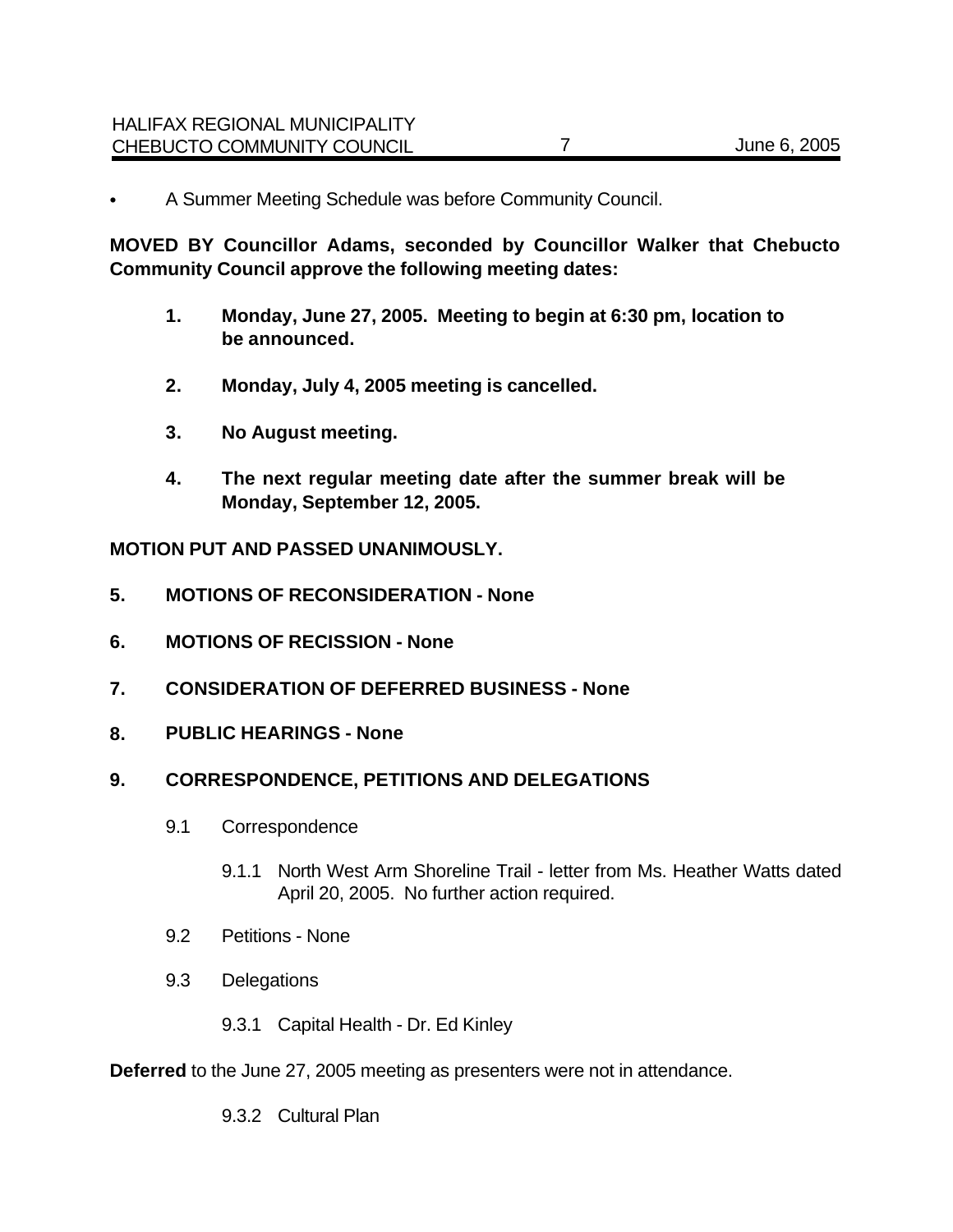**Deleted** during approval of the agenda. See page 3.

#### **10. REPORTS**

#### **10.1 STAFF REPORTS**

- 10.1.1 Case 00775: Application for Stage II Development Agreement, Lot A-2B, 998 Parkland Drive, Halifax
- A staff report dated April 19, 2005 was before Community Council.

Ms. Randa Wheaton, Planner, presented the report.

During the ensuing discussion of Case 00775, Chebucto Community Council expressed concern with landscaping for this project and put forward the following motion:

**MOVED BY Councillor Hum, seconded by Councillor Walker that a landscape plan be brought back to Chebucto Community Council for review. MOTION PUT AND PASSED UNANIMOUSLY.** 

**MOVED by Councillor Hum, seconded by Councillor Walker that Chebucto Community Council:** 

- **1. Approve the Stage II Development Agreement, included as Attachment A of the staff report dated April 19, 2005, to permit a neighbourhood commercial plaza on Lot A-2B, 998 Parkland Drive, Halifax.**
- **2. Require that the development agreement be signed and delivered within 120 days, or any extension thereof granted by Community Council on request of the applicant, from the date of final approval by Community Council and any other bodies as necessary, whichever is later; otherwise this approval will be void and obligations arising hereunder shall be at an end.**

#### **MOTION PUT AND PASSED UNANIMOUSLY.**

- **11. MOTIONS None**
- **12. ADDED ITEMS**
	- 12.1 Case 00761: Amendments to Royale Hemlocks Stage II Development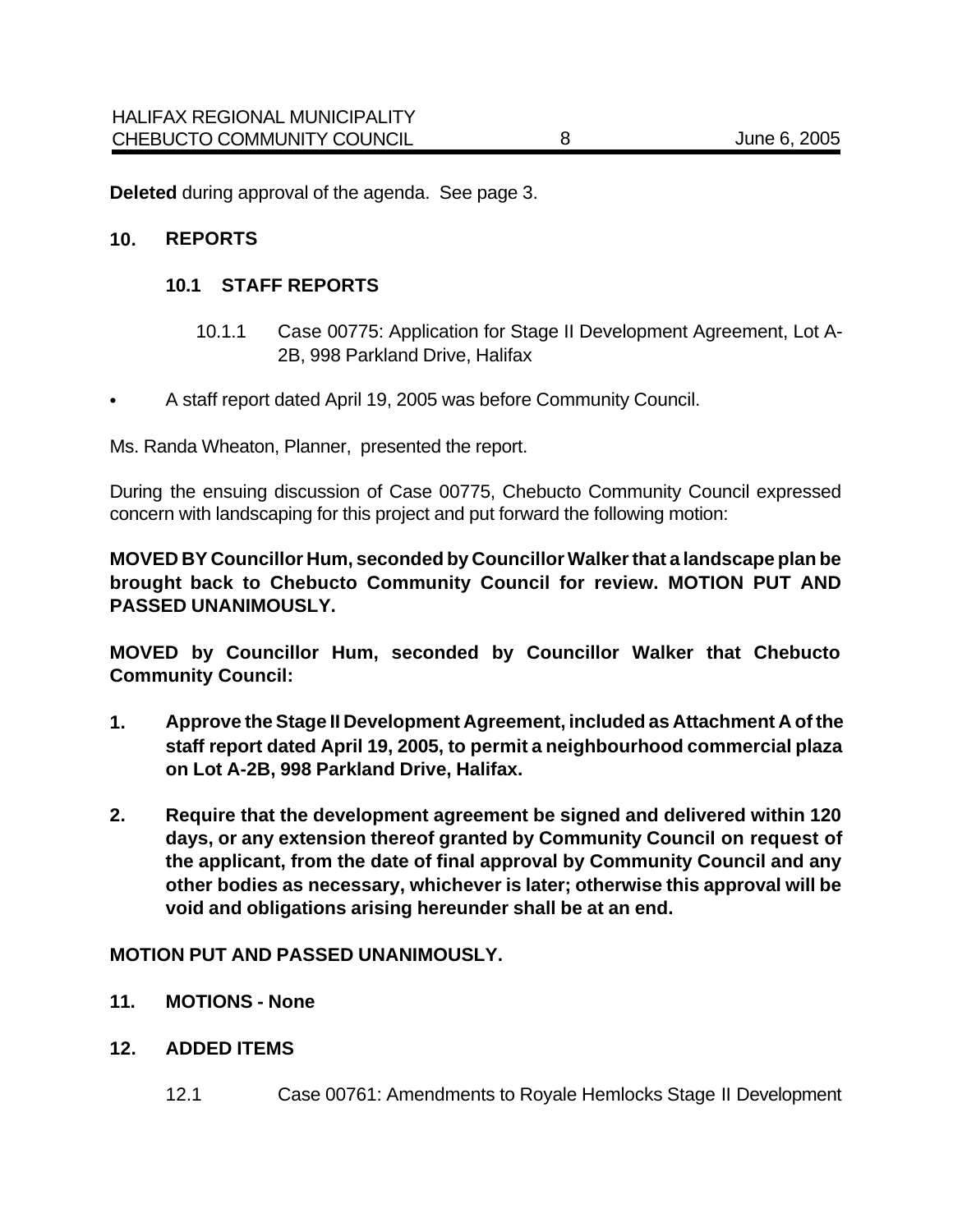| HALIFAX REGIONAL MUNICIPALITY |              |
|-------------------------------|--------------|
| CHEBUCTO COMMUNITY COUNCIL    | June 6, 2005 |

#### Agreements for Transom Drive (Formerly Boatswain Street).

• A report dated May 19, 2005 was before Community Council.

Mr. Angus Schaffenburg, Planner, presented the report.

Councillor Hum explained that due to her attendance at the Federation of Canadian Municipalities (FCM) she has not had time to review the report and requested a deferral.

## **MOVED BY Councillor Hum, seconded by Councillor Walker that Case 00761: Amendments to Royale Hemlocks Stage II Development Agreements for Transom Drive (Formerly Boatswain Street) be deferred to the June 27, 2005 meeting.**

Councillor Walker requested staff include a closure date, such as September 2006, for the construction of Transom Drive (formerly Boatswain Street). **MOTION PUT AND PASSED UNANIMOUSLY.** 

## **13. NOTICES OF MOTION - None**

HALIFAX REGIONAL MUNICIPALITY

## **14. PUBLIC PARTICIPATION**

#### Ms. Regina Maas, Jollimore

In response to Ms. Maas's comments, Councillor Mosher requested a copy of HRM's Idling By-Law and that a copy also be sent to Ms. Maas.

Ms. Maas raised a safety concern in regards to an unprotected well located along the path off Purcells Cove Road from Pine Haven Drive to Deadman's Island (on the right hand side as you walk toward Deadman's Island). She added there is a piece of plywood over the well and debris in the well.

Ms. Maas suggested the Northwest Arm be made a heritage water body due to its recreational and heritage importance. Councillor Mosher referred to a previous e-mail from Mr. Roger Wells, Senior Advisor, Harbour Plan, Regional Planning and explained that the issue of infilling is a component of the Regional Plan.

#### Ms. Wendy MacDonald

In response to Ms. MacDonald, Councillor Hum indicated that the matter of the Cabin Lake area and proposed land swap will be brought forward to the Friends of Hemlock Ravine.

Ms. MacDonald encouraged everyone to participate in the Regional Plan policy workshops. She requested a review of the Mainland Master Plan and inquired what guide lines have been